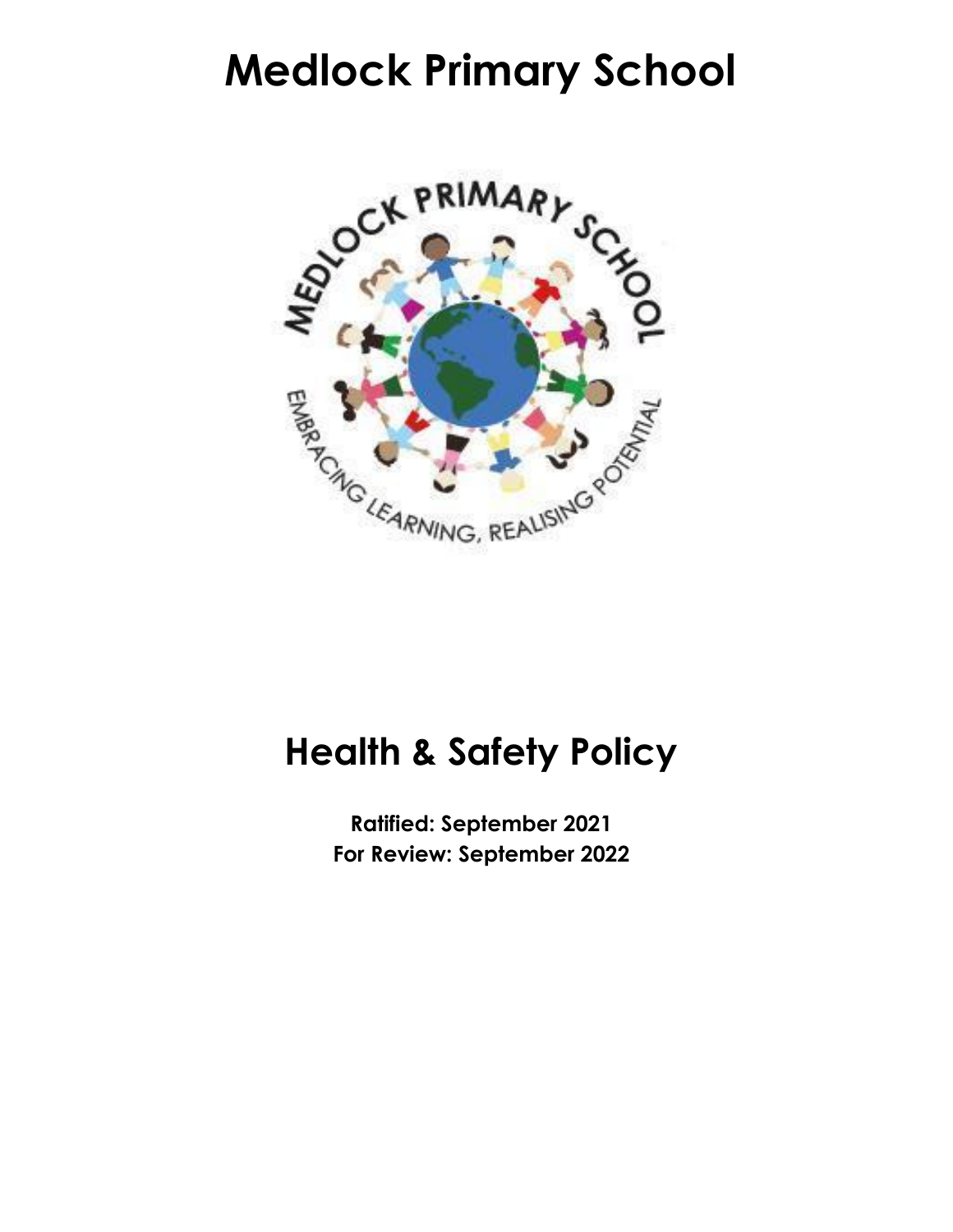## **Contents:**

# **1. Health & Safety Policy Statement**

## **2. Safety Organisation**

- 2.1. Objectives
- 2.2. Responsibilities
- 2.3. Risk Assessments
- 2.4. Safety Committee

# **3. Safety Arrangements**

- 3.1. Accident Reporting
- 3.2. Accident Investigation
- 3.3. Reporting Procedures
- 3.4. Out of School Visits
- 3.5. Safe Working Procedures
- 3.6. Defective Tools & Equipment
- 3.7. Means of Access
- 3.8. Good Housekeeping
- 3.9. Electrical Equipment
- 3.10. Use of Harmful Substances
- 3.11. Skin Infections and Hand Care
- 3.12. Smoking
- 3.13. Consumption of Food
- 3.14. Emergency Services
- 3.15. Noise
- 3.16. Fire Prevention
- 3.17. Visitors
- 3.18. Contractors
- 3.19. Use of Vehicles
- 3.20. Legionella
- 3.21. Bending and Lifting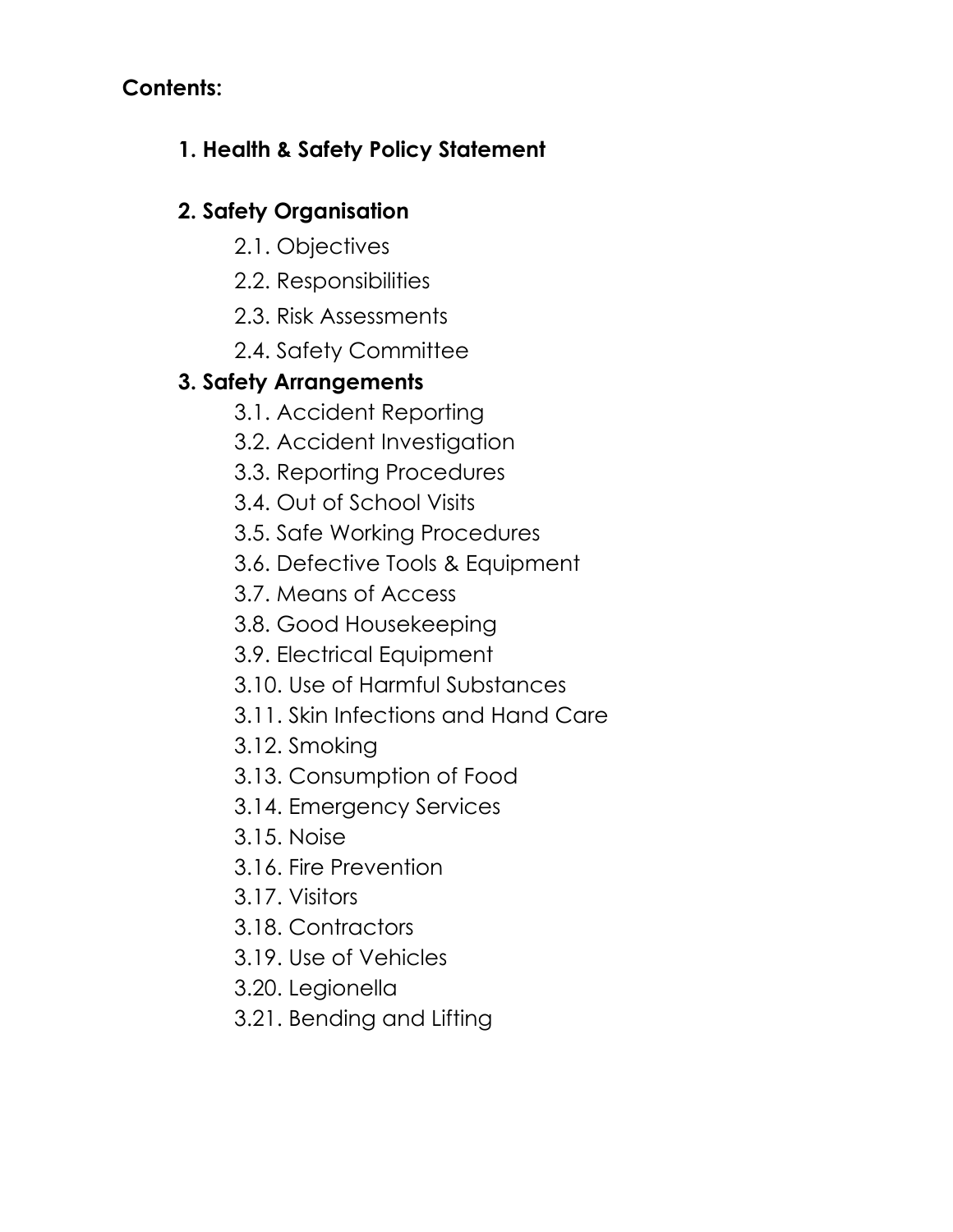# Part 1: Health and Safety Policy Statement

The governing body regards the promotion of health and safety at work to be of the utmost importance for all personnel who work in and visit Medlock Primary School as well as the pupils who attend.

It is school policy to ensure that every reasonable step is taken to prevent injury and ill-health to personnel by protecting individuals from hazards at work. This also includes pupils and visitors to the school whether it is for pursuance of their employment or other activities.

This is approached by:

- assessing and controlling risk as part of the day-to-day management of school activities
- providing and maintaining safe, healthy and secure working conditions, training and instruction so that personnel are able to perform their various tasks safely and efficiently
- ensuring that a constant awareness with regard to health and safety at work is maintained in respect of all activities within the school and during out-of-school activities
- periodic review of the safety policy as school activities and the associated risks change

All personnel employed within the school have a legal obligation to co-operate in the operation of this policy by not interfering with or misusing equipment that has been provided in the interests of health and safety.

All employees within the school have a corresponding obligation to co-operate and comply with this policy so far as is reasonably practicable by:

- complying with safety procedures, whether written or brought to their attention by other means for their own protection, protection of those under their supervision and others who may be affected by their actions
- reporting to the Health & Safety Co-ordinator any incident that has led, or could have led, to damage or injury
- assisting in any investigation with regard to accidents, dangerous occurrences or near-misses

In line with the safety organisation set out in part 2 of this policy, it is the responsibility of all line managers to ensure compliance with safety arrangements within their areas of responsibility. From time to time, safety arrangements are adopted for the control of risk and reflect the procedures that are to be followed within the school.

#### **Headteacher - Jonathan Brown**

**Chair of Governors - Lindsay Gilbert**

**Health and Safety Lead: Mark Colborn**

**Health and Safety Link Governor - Sam Buah**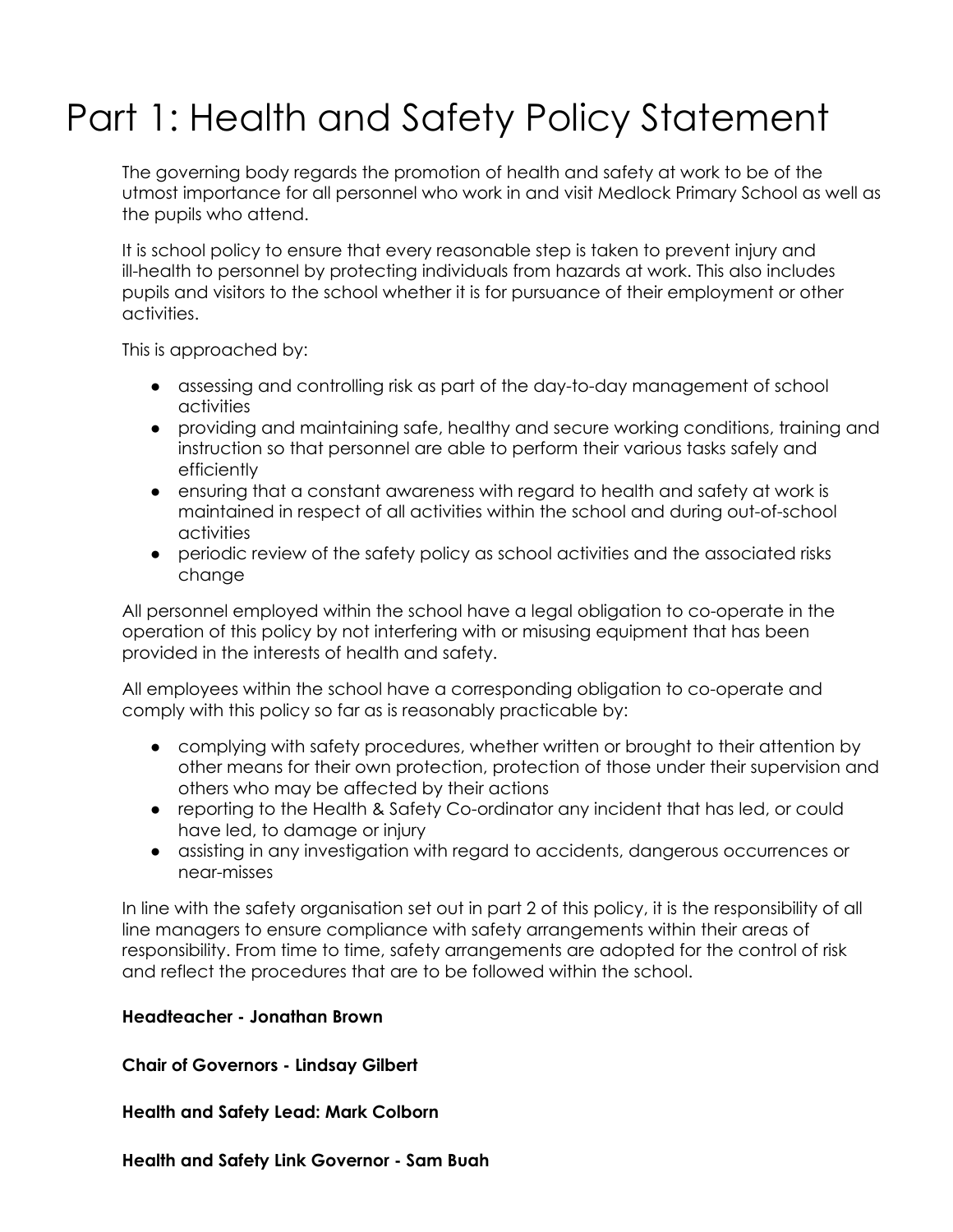# Part 2: Safety organisation

## **Objectives**

- **2.1** The objectives of Medlock Primary School health and safety policy are to:
	- promote high standards of safety, health and welfare in compliance with the Health and Safety at Work Act 1974, other statutory instruments and approved codes of practice
	- ensure that places and methods of work are safe and healthy through the arrangements set out in part 3 and others that are adopted from time to time as appropriate to changing circumstances
	- protect personnel, whether they be employees, pupils, members of the general public visiting the school, or contractors and their employees, from any foreseeable hazards
	- ensure adequate training, instruction, supervision and information is given to all employees in order that they may work in safety insofar as is reasonable and practicable
	- ensure a safe and healthy working environment for all personnel and that there are sufficient facilities and arrangements for their welfare
	- ensure that awareness with regard to all aspects of safety is fostered by all personnel
	- ensure personnel are aware of their responsibility to take any steps necessary in order that the health and safety of both themselves and others may be safeguarded, and to co-operate in all aspects with regard to safety
	- ensure that full and effective consultation on all matters is encouraged

# **Responsibilities**

**2.2** Responsibilities of individuals within the school are as follows.

- **Governing Body.** The ultimate responsibility for all aspects of health and safety at work within Medlock Primary School rests with the governors. The lead Governor for Health and Safety is Sam Buah.
- **Headteacher**. The headteacher (supported by the leadership team) is responsible for the effective implementation of the safety policy and for encouraging staff, through regular monitoring, to implement health and safety arrangements.
- **Health & Safety Lead** The Health & Safety Lead is adviser to the headteacher on health, safety and welfare within Medlock Primary School. He or she is also to advise all personnel in meeting their individual responsibilities with regard to health and safety at work. Health and Safety Lead is Mark Colburn.
- **Teachers and supervisors**. The responsibility of applying safety procedures on a day-to-day basis rests with all teachers and supervisors. All accidents will be investigated by them in accordance with current procedures so that cause of any accident can be identified and remedial action taken as appropriate. They are to ensure that all new members of staff and pupils under their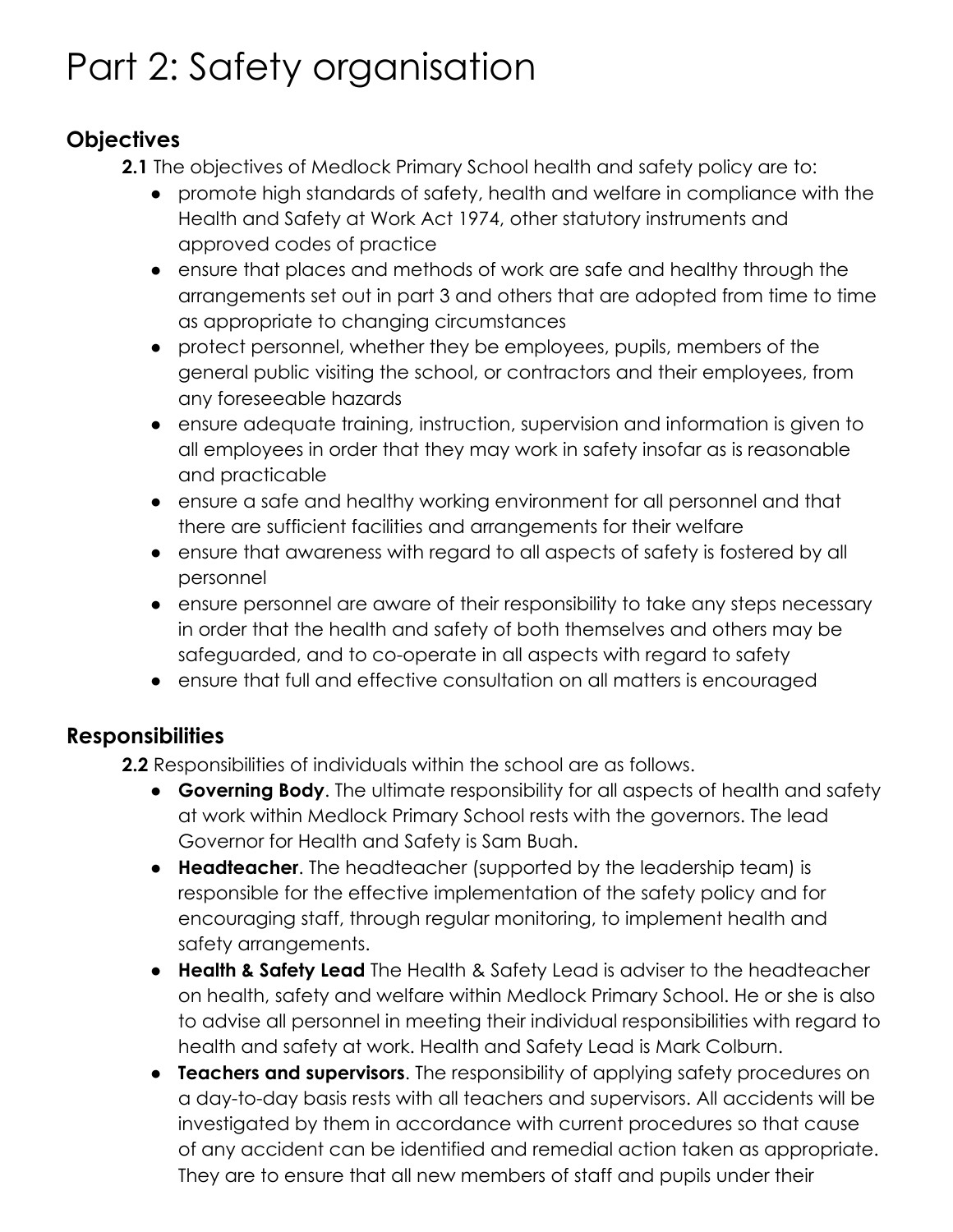control are instructed in their own individual responsibility with regard to the Health and Safety at Work Act 1974 and that they frequently make inspections of their area(s) of responsibility, taking prompt remedial action where necessary.

- **Employees and pupils**. Employees and pupils have a responsibility to ensure that they act with all reasonable care with regard to the health and safety of themselves, other members of the school, contractors, and members of the public. They are required to co-operate with supervisors, line managers, safety representatives and the Health & Safety Lead, and to adhere to safety guidance given in helping to maintain standards of health and safety within the school.
- **Safety committee**. The safety committee as a whole, or through individual members, is to monitor health and safety performance and recommend any action necessary, should this performance appear or prove to be unsatisfactory.
- **Contractors**. It is the responsibility of contractors and their employees to read and comply with the school health and safety policy.

### **Risk assessments**

### **2.3 Responsibility for Assessing and Controlling Risks**

Responsibility for assessing and controlling risks rests with all personnel within the school. However, risk assessment and training shall be performed in consultation with the Health & Safety Lead.

## **Safety committee**

**2.4** The safety committee is to comprise:

- Health & Safety Lead
- The Headteacher (or the delegated member of the Leadership Team
- Health & Safety link governor (as an observer)

**2.5** The committee will meet as deemed necessary, but not fewer than once per term.

## **Terms of reference of the safety committee**

**2.6** Under section 2(7) of the Health and Safety at Work Act 1974, the safety committee has the function, in consultation with the staff and pupils it represents, of keeping under review the measures taken to ensure the health and safety at work of the employees and pupils.

### **Specific functions will include:**

- the study of accident and notifiable disease statistics and trends so that reports can be made to the governing body on unsafe and unhealthy conditions and practices, together with recommendations for corrective action
- examination of safety audit reports on a similar basis
- consideration of reports and factual information provided by inspectors of the enforcing authority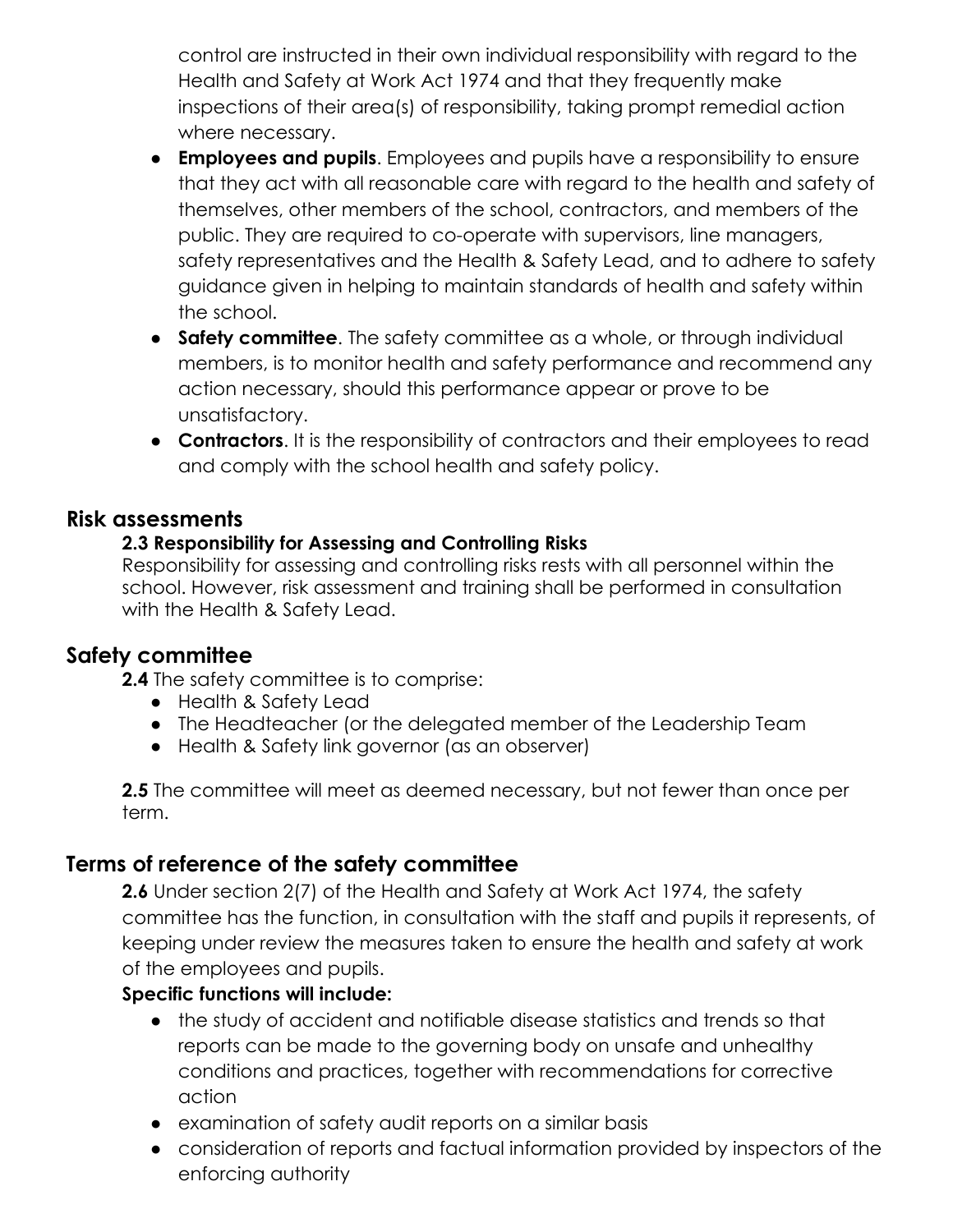- consideration of reports that safety representatives may submit
- assistance in risk assessment and the development of school safety procedures and safe systems of work
- monitoring the effectiveness of safety procedures and safe systems of work
- monitoring the effectiveness of the safety content of employee training
- monitoring the adequacy of safety and health communication

# Part 3: Safety arrangements

## **Introduction**

The safety arrangements set out below are for the information, guidance and compliance of all personnel in Medlock Primary School.

Health and safety are integral parts of management. They are key considerations that should underpin and facilitate educational and financial activity. Under the Health and Safety at Work Act 1974 and common law, employers and employees must look after children in their care.

In carrying out their normal functions, it is the duty of all staff to do everything possible to prevent injury to individuals. This will be achieved so far as is reasonably practicable by adoption of arrangements and procedures developed out of risk assessment for control of risk. These can be summarised as:

- providing and maintaining safe equipment and safe systems of work
- making arrangements to ensure the safe use, handling, storage and transport of materials, drugs, substances and other articles
- providing the necessary information, instruction, training and supervision to ensure all personnel are aware of their responsibilities for safety
- providing safe places of work with safe access to, and exit from, them
- providing a safe and healthy working environment
- providing a system for rapidly identifying and remedying hazards.

More specific arrangements are set out below and will be appended from time to time as necessary to address new risks.

All personnel have a statutory duty to co-operate in fulfilling the objectives of the board of governors and a personal responsibility to take reasonable care to ensure that their actions do not cause injury to themselves and to others.

No person shall intentionally or recklessly interfere with or misuse anything provided in the interests of health and safety.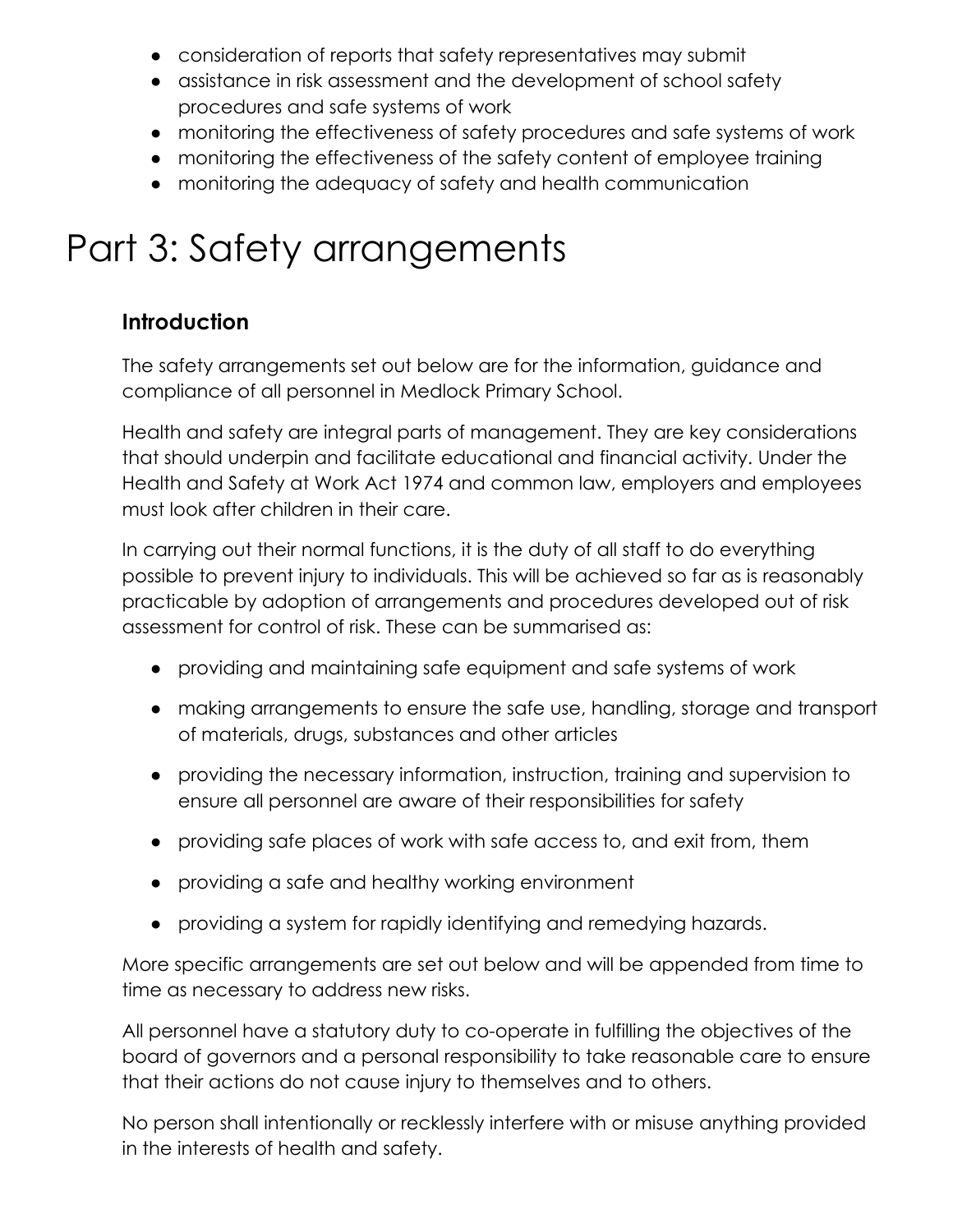## **Specific arrangements for health and safety**

### **3.1 Accident reporting**

Any accident or injury is to be reported to the Health & Safety Lead by the person or persons involved in the accident.

All accidents are recorded and logged.

In the case of a pupil, an accident slip is issued and the incident is logged on the 'Accidents and First Aid' section of the pupil's Scholar Pack profile. Where a serious injury has occured, in addition to it being recorded on the 'Accidents and First Aid' section of the pupil's Scholar Pack profile, an 'Accident Report - Child' also needs to be filled in (Appendix 1) and uploaded to the 'Student Documents' section.

Where a member of staff is injured, the incident is to be recorded on the member of staff's Scholar Pack profile under 'Accidents and First Aid'.

Where an adult is injured who is not a member of staff, an 'Accident Report - Adult' form is to be filled in and stored on the schools drive - 'Health and Safety Accident Recording'.

Should, as a result of an accident, an individual receive a broken bone, burn or other serious injury; this will be reported at the soonest opportunity to the HSE via a RIDDOR form.

The Health & Safety Lead is to ensure that the governing body is informed of all accidents of a serious nature and any dangerous occurrences, and where applicable, follow the requirements of current legislation (Reporting of Injuries, Diseases and Dangerous Occurrences Regulations (RIDDOR) 1995.

## **3.2 Accident investigation**

- All significant accidents or incidents that are considered to be dangerous and near-miss situations are to be reported to the Department Head. They in turn are to report the incident to the Health & Safety Lead.
- The Health & Safety Lead is to carry out an immediate investigation into the incident in order to identify the cause of the accident and measures taken to prevent a recurrence.
- Investigations such as these are essential in order that accidents, damage to equipment and property, and losses are kept to a minimum.
- All contractors must ensure that accidents involving their personnel are reported to the Health & Safety Lead of the school, as well as their own reporting chain.

## **3.3 Reporting procedures**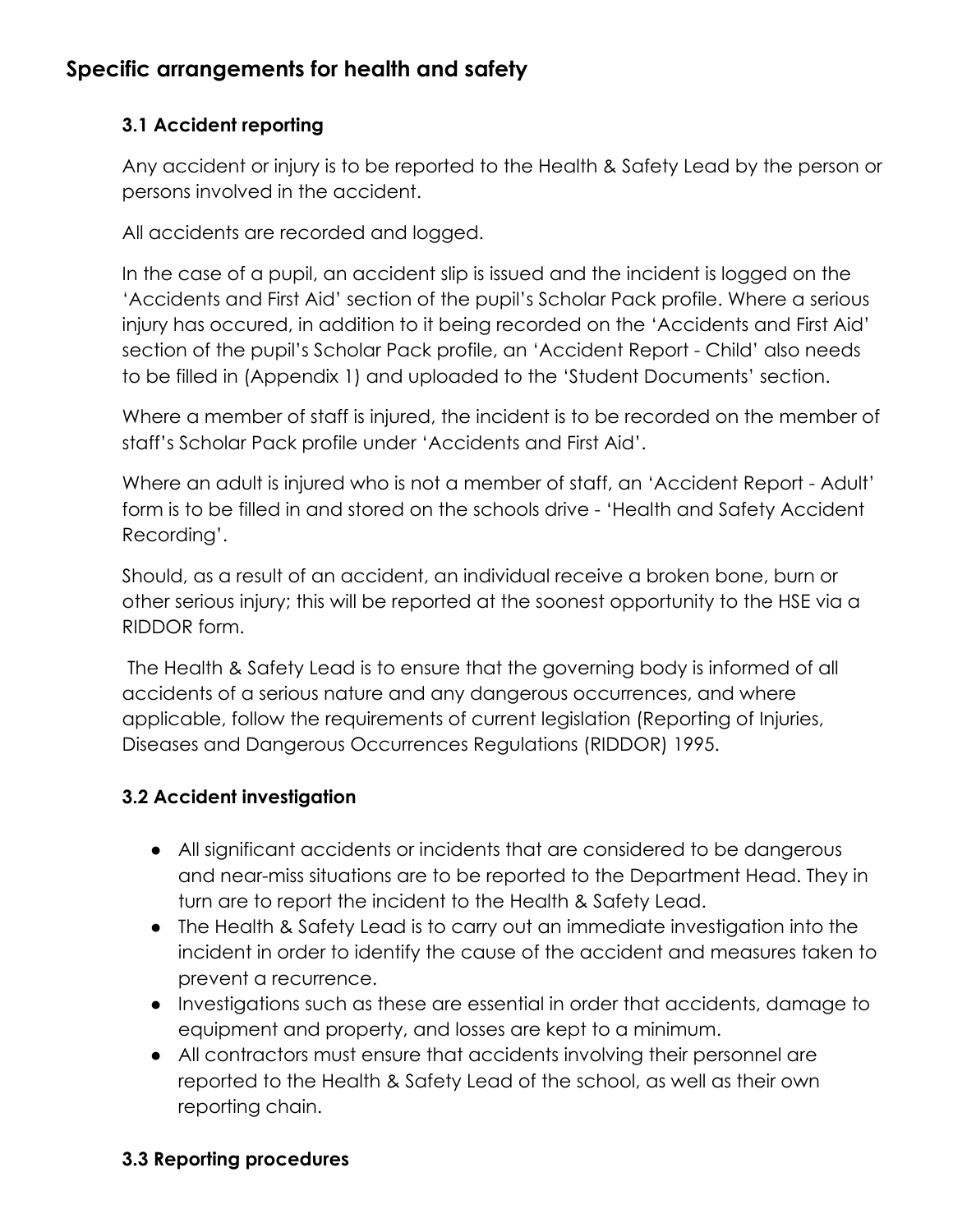Any practice or condition that is likely to have an adverse effect on the health and safety of personnel, or damage to equipment or property, is to be reported to phase leaders. Such reports are to be recorded.

#### **3.4 Out-of-school visits and activities**

All personnel that arrange or actively participate in school visits or out-of-school activities must follow the procedures outlined in the separate document entitled 'Procedure for school visits and out-of-school activities'.

### **3.5 Safe working procedures**

All staff must ensure that safe working procedures are developed through:

- assessing the tasks
- identifying the hazards
- defining a safe method
- implementing the system
- monitoring the system

Safe working procedures must be promoted with staff to ensure compliance and the safety of staff and their direct reports.

#### **3.7 Means of access**

- When using access equipment, such as ladders, crawling boards, etc, the correct equipment is to be used for the job to be undertaken. Stepladders should always be supported by an assistant.
- Always use correct routes of access. Do not use short-cuts; they can result in serious accidents.

### **3.8 Good housekeeping**

Tidiness, cleanliness and efficiency are essential factors in the promotion of health and safety. Accidents can be prevented by following the guidelines listed below.

- Keep corridors and passageways unobstructed.
- Ensure shelves in storerooms are stacked neatly and not overloaded.
- Keep floors clean.
- Do not obstruct emergency exits.

#### **3.9 Electrical equipment**

- Only authorised and fully qualified personnel are to install, repair or attempt to repair electrical equipment.
- Where 13-amp sockets are in use, only one plug per socket is permitted.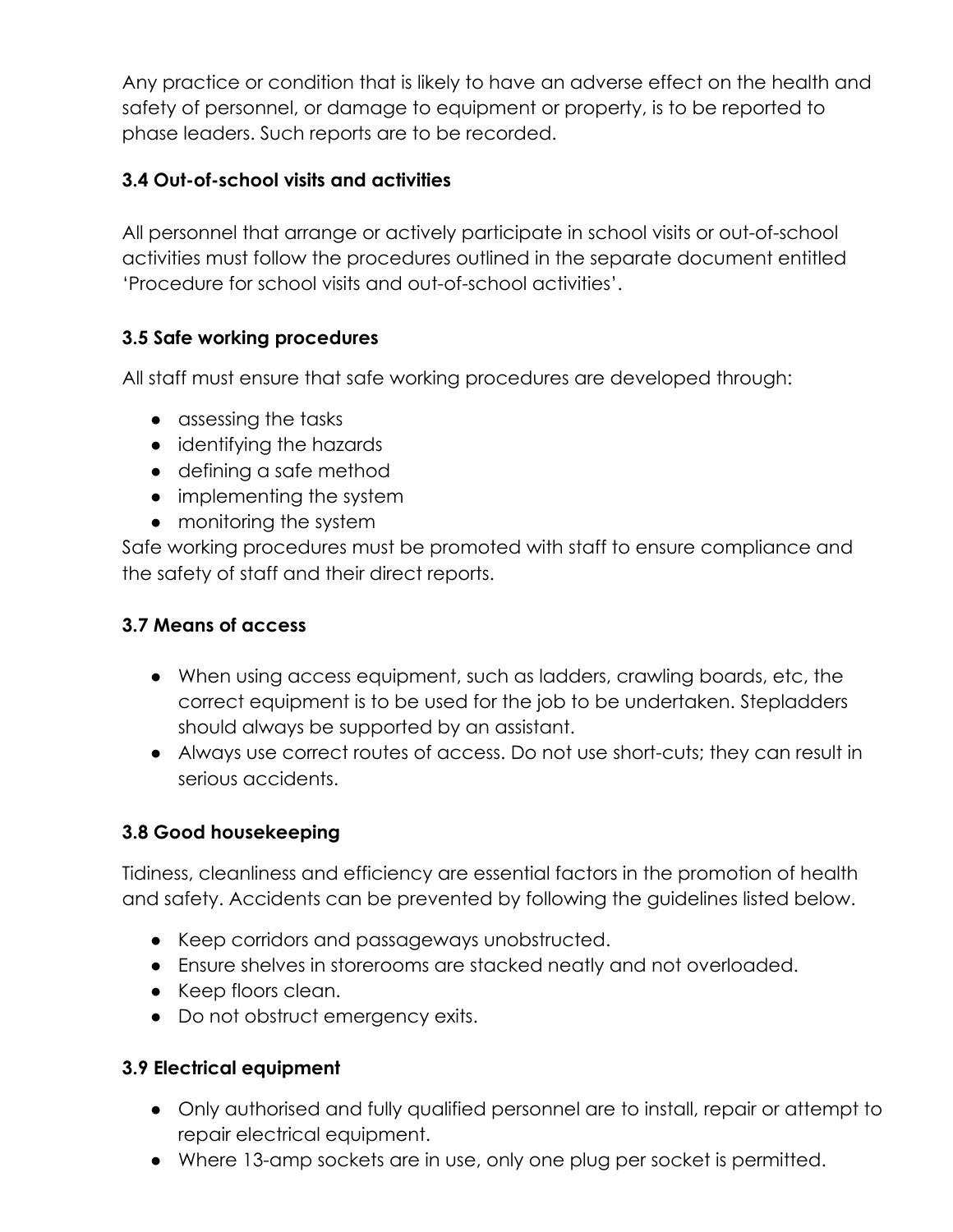- The protective outer sleeve of electrical cables is to be firmly secured within the electric plugs. Where the outer sleeve is not secured within the plug and the connecting live wires are visible, a qualified person is to be tasked to rewire the plug correctly.
- Electrical equipment that is known to be, or suspected of being faulty must not be used.
- If electrical equipment becomes faulty whilst in use, it is to be isolated from the source of supply and secured so that it cannot be used until repair has been effected.

#### **3.10 Use of harmful substances**

- When using harmful substances, whether they be material or chemical substances, all personnel must ensure that adequate precautions are taken to prevent injury to health.
- No new materials or chemical substances are to be brought into use unless an assessment using the Control of Substances Hazardous to Health Regulations 1994 has been carried out and clearance given for use by the Health & Safety Lead.
- Work involving lead or asbestos is not to be carried out under any circumstances without reference in the first instance to the Health & Safety Lead.

#### **3.11 Skin infections and hand care**

- To reduce the risk of dermatitis, oil acne or skin cancer, always avoid unnecessary skin contact with oils and chemicals. Always wear gloves and protective clothing where necessary.
- Always change clothing if it has become contaminated with chemicals, flammable liquids or oils.

### **3.12 Smoking**

Smoking is not permitted in the school premises and grounds.

### **3.13 Food and Drink**

Food and drink are to be carried between rooms in secure containers and hot drinks are not to be left unattended at any time.

#### **3.14 Emergency services**

● Fire, police or ambulance services can be contacted by dialling 999 and asking for the service required.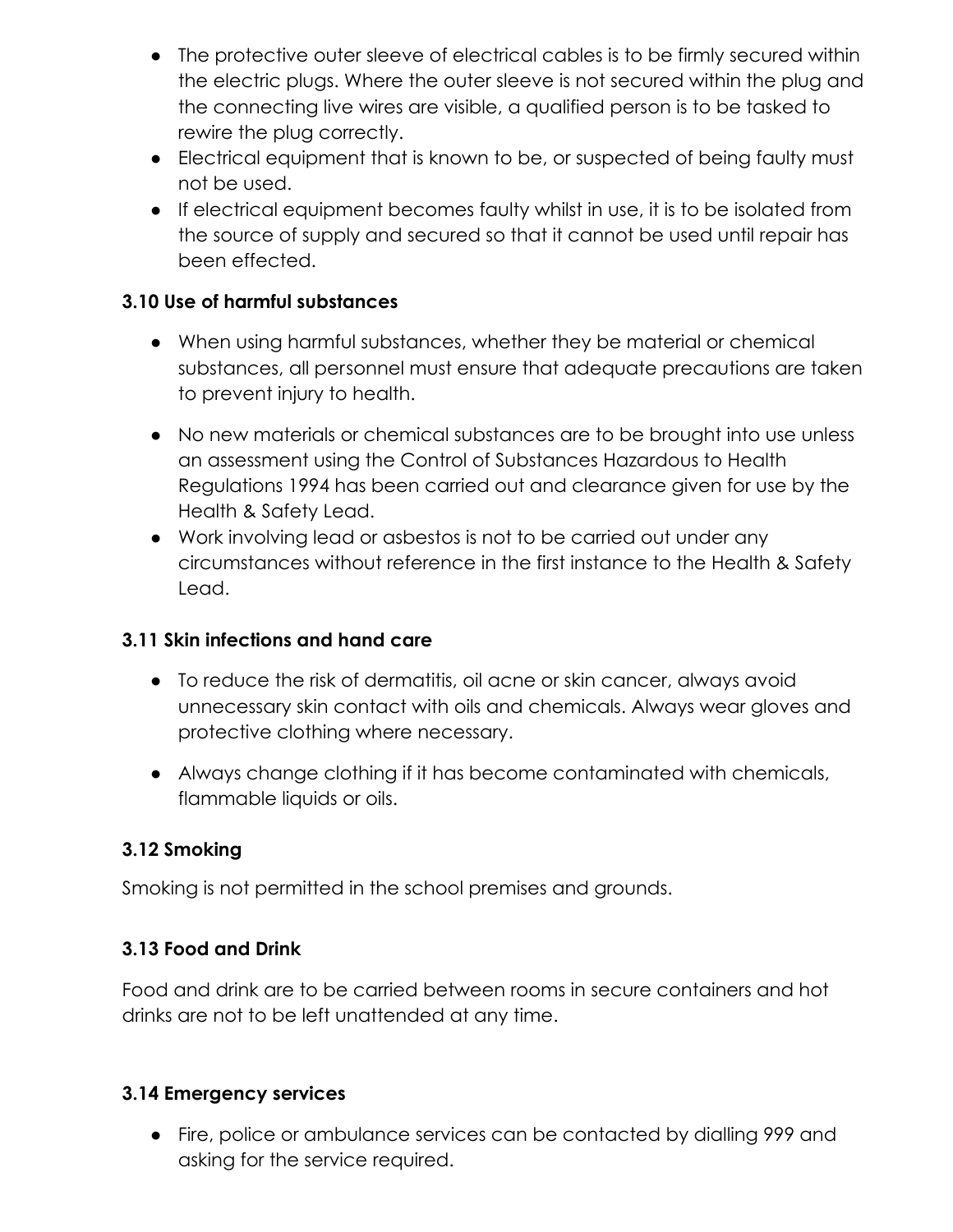• There are first aiders on call within the school during working hours.

#### **3.15 Fire prevention**

- Fire procedures are available for all personnel to read in their work areas. They cover all aspects of fire prevention.
- A notice, 'Action to be taken in the event of a fire' is posted in each classroom with a printed notice clearly identifying the evacuation route and assembly area to be used.
- Personnel are responsible for knowing the location of fire points and fire exits. They should also know the location of the assembly point in the event of a fire.
- The most important part of fire control is prevention. It is with this in mind that all personnel are to be conversant with the fire potential of materials and substances that they use, and should exercise maximum care in their use, especially those marked 'flammable'.
- Fire evacuation procedures, fire prevention training and fire alarm testing are to be carried out in accordance with current legislation. It is the responsibility of the Health and Safety Lead (supported by the Caretaker Team) to ensure signage is clear and up to date.

#### **3.16 Visitors**

It is the duty of all personnel within the school to ensure the health and safety of all visitors to the school.

#### **3.17 Contractors**

Contractors working within the school are required to comply with the working rules as issued by this school. Any breach of these rules is to be reported to the phase leader and/or Health & Safety Lead.

#### **3.18 Use of vehicles**

Only those persons authorised and in possession of the appropriate licence are to drive vehicles on school business.

#### **3.19 Legionella**

The primary aim is to prevent the build-up of the Legionella Pneumophilla organisms in water systems and to prevent inhalation of infected water droplets.

Control measures are as follows.

- All showers are to be turned on and left running for five minutes weekly.
- All showers are to be cleaned monthly, or after more than one week's non- use, to prevent slime, corrosion and scale build-up. This will involve dismantling the showerheads to clean and disinfect inside the spray nozzle.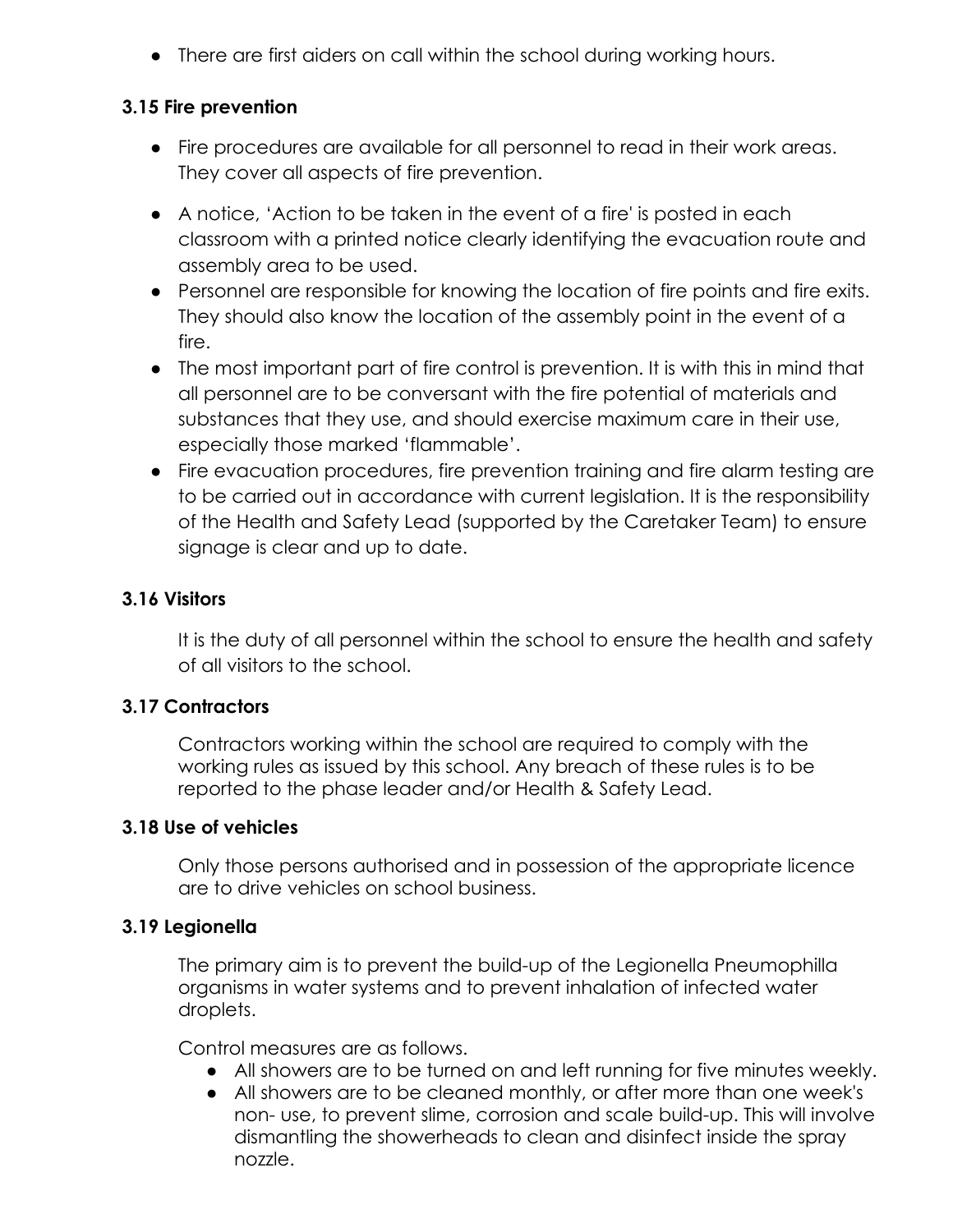- The water temperature is to be below 20 degrees C or above 55 degrees C and this is to be checked monthly.
- Records are to be maintained of all cleaning and temperature checks carried out.
- Water storage tanks are to be covered.
- Records are to be maintained of any maintenance, water treatments or disinfection.

Where Legionella monitoring is contracted out, it is the caretakers role to monitor it is carried out effectively. Where issues arise he should report through the Health and Safety Lead.

#### **3.21 Bending and Lifting**

Personnel are not to lift, drag, push or carry heavy or awkward loads unless training has been undertaken and risk assessments carried out. Always keep your back straight in any situation where you are required to bend down either to lift an object or to talk to a small child.

Health and safety information and advice are available on all aspects of health, safety and welfare from the Health & Safety Co-ordinator.

#### **3.22 Response to Incidents in School**

Whenever there is an incident in school, eg a fight, the person investigating must check that those involved have no injuries. If injuries are detected then a first aider must be called and the injuries must be included in the report to parents.

**Additional arrangements will be appended as they are developed out of risk assessments carried out in accordance with this policy.**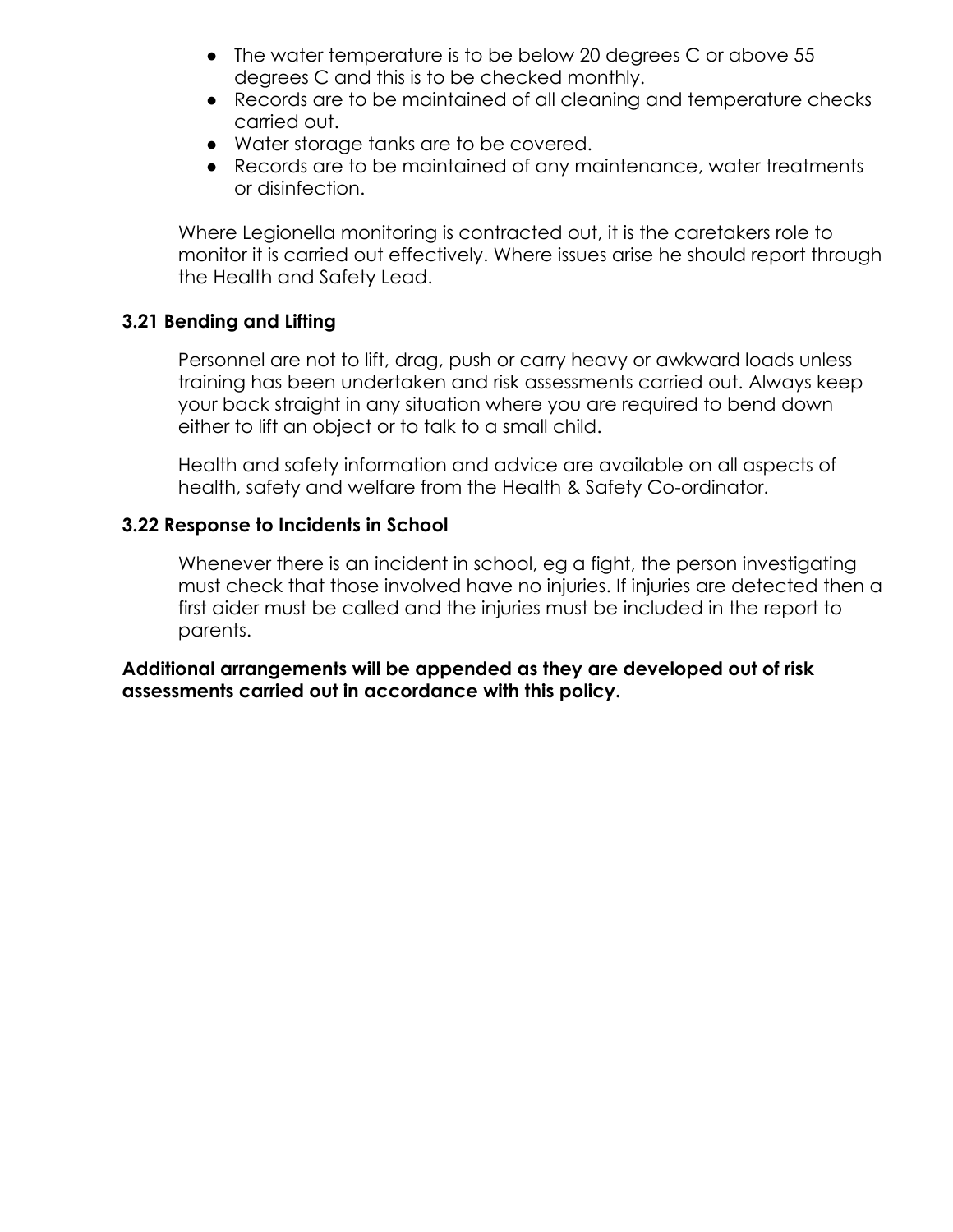## **Appendix 1**

# **Accident Report - Child**

To be completed in the event a child receives an injury that requires more than basic First Aid.

| Date & Time of Incident                                                                                                                                                                                                                                                                                             |          |                                              |  |
|---------------------------------------------------------------------------------------------------------------------------------------------------------------------------------------------------------------------------------------------------------------------------------------------------------------------|----------|----------------------------------------------|--|
| <b>Name of Injured Person</b>                                                                                                                                                                                                                                                                                       |          |                                              |  |
| Age and Class (if child)                                                                                                                                                                                                                                                                                            |          |                                              |  |
| <b>Nature of Injury</b>                                                                                                                                                                                                                                                                                             |          |                                              |  |
| Description of how the injury<br>occured.<br>(To be informed by witness<br>statements and injured<br>individual's account.<br>It may be appropriate to take<br>witness statements separately<br>- consult with line manager if<br>you feel this may be<br>necessary. If taken, include<br>when logging this report) |          |                                              |  |
| Where in school did the injury<br>occur?                                                                                                                                                                                                                                                                            |          |                                              |  |
| In the opinion of first aider,<br>does injury require a hospital<br>visit?                                                                                                                                                                                                                                          | Yes / No | If yes, name of family<br>member informed.   |  |
| Who was supervising the area<br>when the incident occured?                                                                                                                                                                                                                                                          |          |                                              |  |
| Number of children in area at<br>time of incident.                                                                                                                                                                                                                                                                  |          | <b>Number of adults</b><br>supervising area. |  |
| <b>Other Notes</b>                                                                                                                                                                                                                                                                                                  |          |                                              |  |
| This form was completed by -                                                                                                                                                                                                                                                                                        |          |                                              |  |
| Please date.                                                                                                                                                                                                                                                                                                        |          |                                              |  |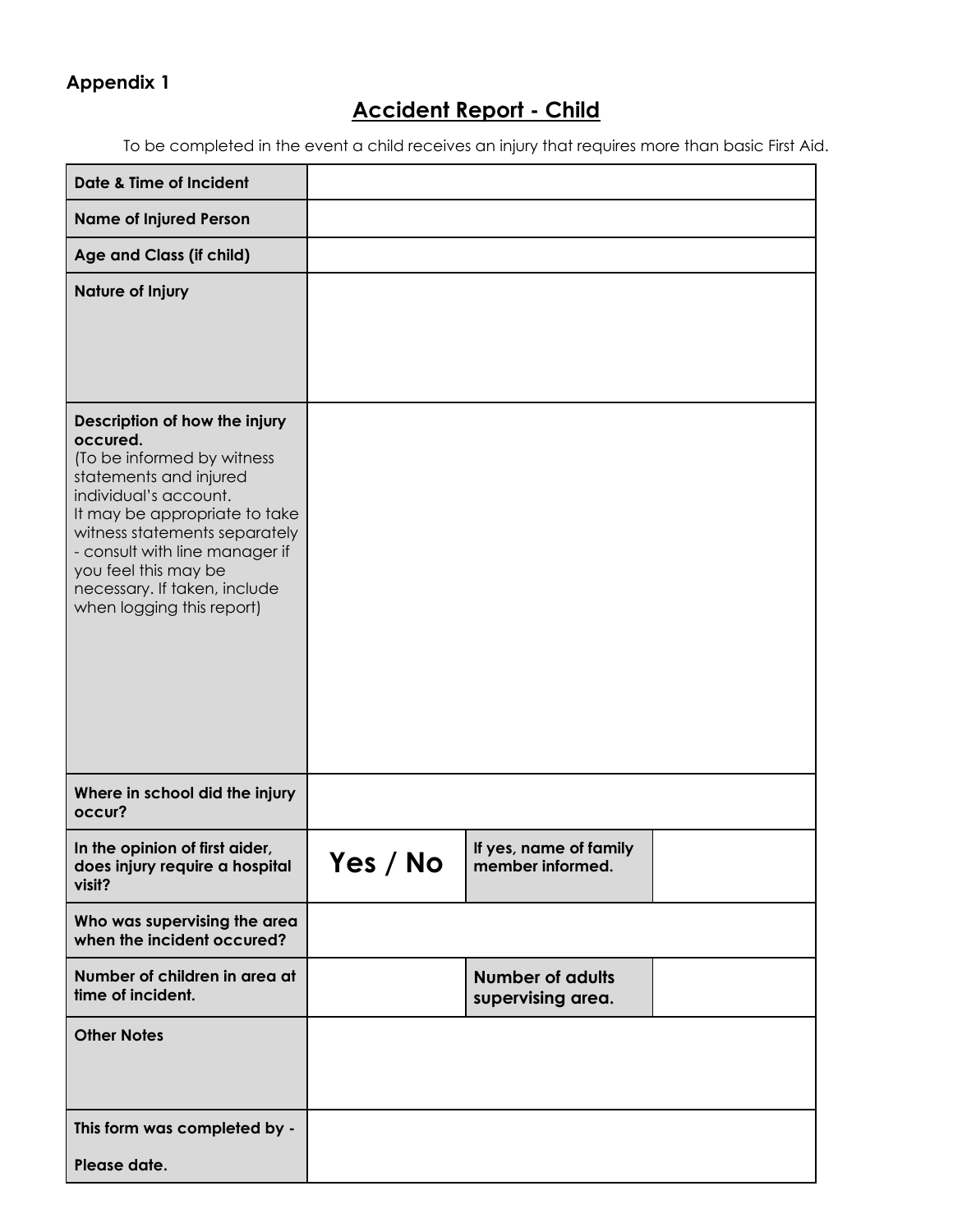On completion of this report, please upload onto the pupil's Scholar Pack Profile in the 'Student Documents' section. The incident will also need to be logged on the 'Accidents and First Aid' section of Scolar Pack - please cite that an Accident Report has been uploaded when logging the accident on Scholar Pack.

## **Accident Report - Adult**

To be completed in the event an adults receives an injury that requires more than basic First Aid.

| Date & Time of Incident                                                                                                                                                                                                                                                                                             |          |                                                                    |          |
|---------------------------------------------------------------------------------------------------------------------------------------------------------------------------------------------------------------------------------------------------------------------------------------------------------------------|----------|--------------------------------------------------------------------|----------|
| <b>Name of Injured Person</b>                                                                                                                                                                                                                                                                                       |          |                                                                    |          |
| Job Title / Employer                                                                                                                                                                                                                                                                                                |          |                                                                    |          |
| Role performed when injured                                                                                                                                                                                                                                                                                         |          |                                                                    |          |
| Nature of Injury                                                                                                                                                                                                                                                                                                    |          |                                                                    |          |
| Description of how the injury<br>occured.<br>(To be informed by witness<br>statements and injured<br>individual's account.<br>It may be appropriate to take<br>witness statements separately<br>- consult with line manager if<br>you feel this may be<br>necessary. If taken, include<br>when logging this report) |          |                                                                    |          |
| Where in school did the injury<br>occur?                                                                                                                                                                                                                                                                            |          |                                                                    |          |
| In the opinion of first aider,<br>does injury require a hospital<br>visit?                                                                                                                                                                                                                                          | Yes / No | Confirm - Injured party<br>was informed of first<br>aiders opinion | Yes / No |
| <b>Other Notes</b>                                                                                                                                                                                                                                                                                                  |          |                                                                    |          |
| This form was completed by -                                                                                                                                                                                                                                                                                        |          |                                                                    |          |